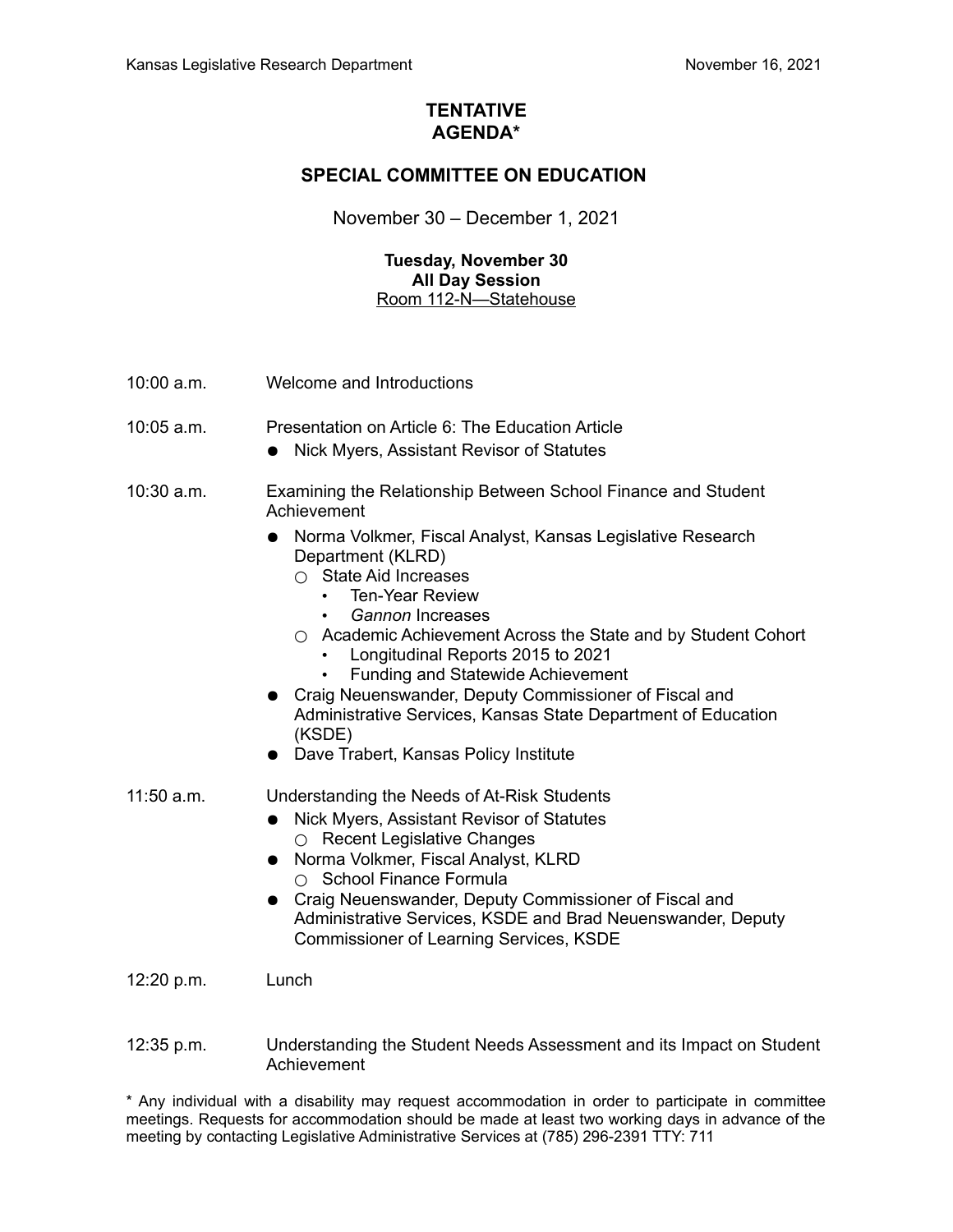|              | • Norma Volkmer, Fiscal Analyst, KLRD<br>O Budget Process<br>Nick Myers, Assistant Revisor of Statutes<br>$\bullet$<br>$\circ$ The Rose Capacities and Recent Legislation<br>Mark Tallman, Kansas Association of School Boards (KASB)<br>Mike O'Neal, O'Neal Consulting, LLC<br>$\bullet$                                                   |
|--------------|---------------------------------------------------------------------------------------------------------------------------------------------------------------------------------------------------------------------------------------------------------------------------------------------------------------------------------------------|
| 1:30 p.m.    | <b>Examining Skills for Student Success Post-Graduation</b><br>Randy Watson, Commissioner of Education<br>$\bullet$<br>$\circ$ Key Takeaways of the 50-Stop Success Tour<br>○ Importance of Soft Skills<br>Mike Gibson, Contractors Association<br>$\bullet$<br>$\circ$ Importance of Hard Skills                                           |
| 2:10 p.m.    | KSDE Rules and Regulations Changes and How Those Changes Impact<br><b>Student Achievement</b><br>Norma Volkmer, Fiscal Analyst, KLRD<br>$\bullet$<br>Jim Porter, Chair, State Board of Education<br>$\bullet$<br><b>Committee Discussion on Regulations</b><br>$\bullet$                                                                    |
| 2:45 p.m.    | Impact of COVID-19 on Student Achievement<br>Norma Volkmer, Fiscal Analyst, KLRD<br>$\bullet$<br>$\circ$ Learning Loss<br>$\circ$ Federal Funding for Supplemental Learning Opportunities<br><b>Representative Adam Thomas</b><br>$\circ$ Commissioner's Task Force Approved Expenditures for<br><b>Supplemental Learning Opportunities</b> |
| $3:15$ p.m.  | Student Achievement Post-Graduation: The Cost of Remedial Learning<br>Justin Stowe, Legislative Post Auditor<br>$\bullet$<br>$\circ$ Evaluating the Need for Developmental Education Courses<br>(Limited Scope)<br>Dr. Blake Flanders, President and Chief Executive Officer, Kansas<br><b>Board of Regents</b>                             |
| $4:00$ p.m.  | Adjourn                                                                                                                                                                                                                                                                                                                                     |
|              | <b>Wednesday, December 1</b><br><b>All Day Session</b><br>Room 112-N-Statehouse                                                                                                                                                                                                                                                             |
| 9:00 a.m.    | <b>Improving Student Achievement and Outcomes</b><br>Terrell Davis, Public Affairs and Special Projects, USD 259 Wichita<br>Dr. Anne Stubblefield, Superintendent, USD 500 Kansas City<br>Chuck Knapp, Jobs for America's Graduates - Kansas (written-only)<br>$\bullet$                                                                    |
| $10:15$ a.m. | <b>Contributing Factors Influencing Student Achievement</b><br>Is the application of Critical Race Theory finding its way into the<br>classroom?                                                                                                                                                                                            |

- Ann Mah, State Board of Education
- Representative Patrick Penn